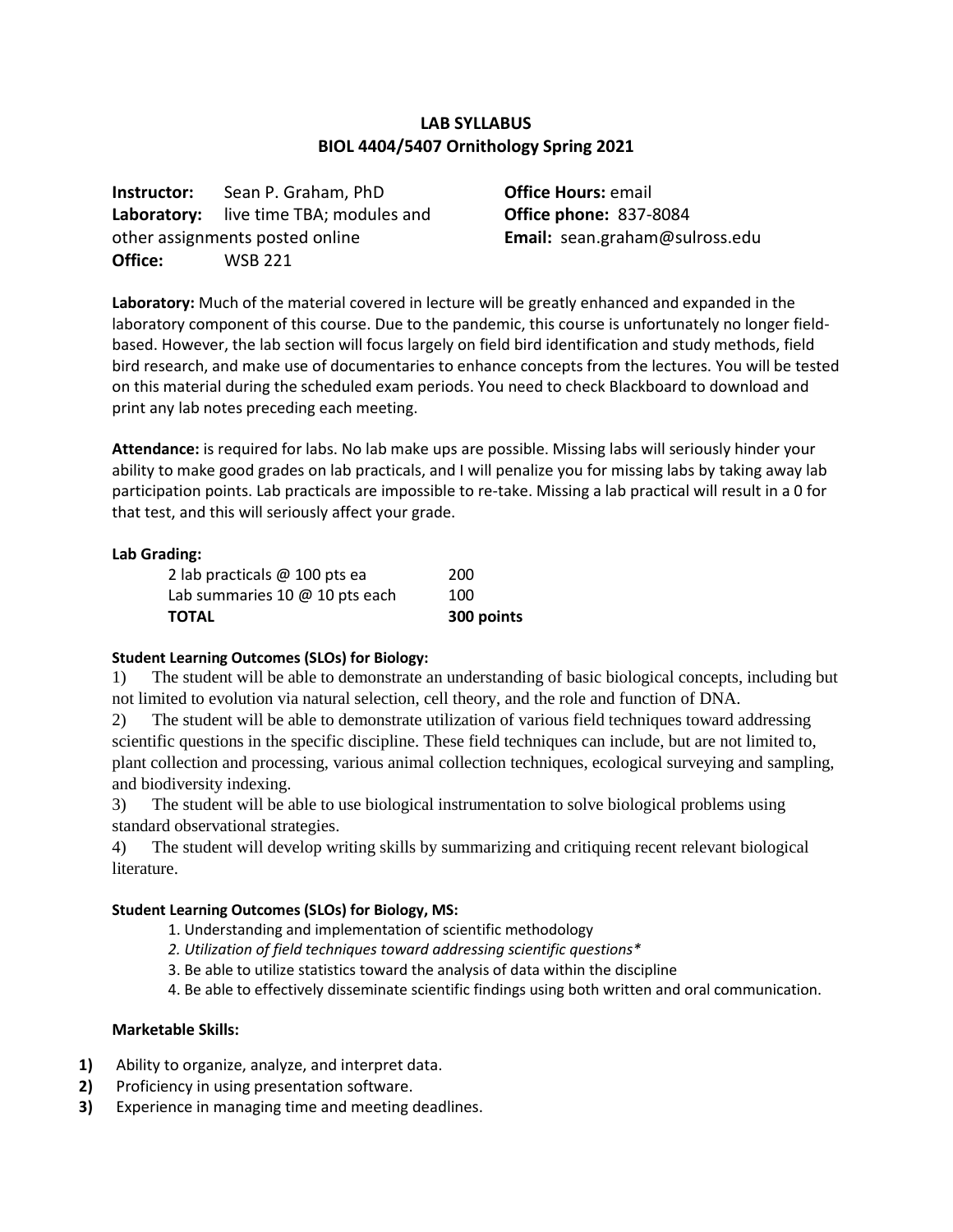- **4)** Ability to speak effectively and write concisely about scientific topics.<br>**5)** Experience in the development of professional email correspondence
- **5)** Experience in the development of professional email correspondence.

# *TENTATIVE* **SCHEDULE**

**Tentative schedule** (subject to change)

| Week | <b>Topic</b>                                                                 |
|------|------------------------------------------------------------------------------|
| 1    | No lab first week                                                            |
| 2    | Introduction: World bird orders, feather<br>anatomy                          |
| 3    | Bird topography, wing, foot, and beak<br>adaptations, and U.S. bird families |
|      |                                                                              |

| 5  |                        | Trans Pecos birds: Waterfowl and Shorebirds                                          |
|----|------------------------|--------------------------------------------------------------------------------------|
| 6  |                        | Trans Pecos birds: Fowl and raptors                                                  |
| 6  |                        |                                                                                      |
| 7  |                        | Lab practical #1                                                                     |
| 8  |                        |                                                                                      |
|    | Spring<br><b>Break</b> |                                                                                      |
| 9  |                        |                                                                                      |
| 10 |                        | Trans Pecos birds: cuckoos, nightjars,<br>hummingbirds, woodpeckers and passerines I |
| 11 |                        |                                                                                      |
| 12 |                        | Trans Pecos birds: Passerines II                                                     |
| 13 |                        |                                                                                      |
|    |                        |                                                                                      |